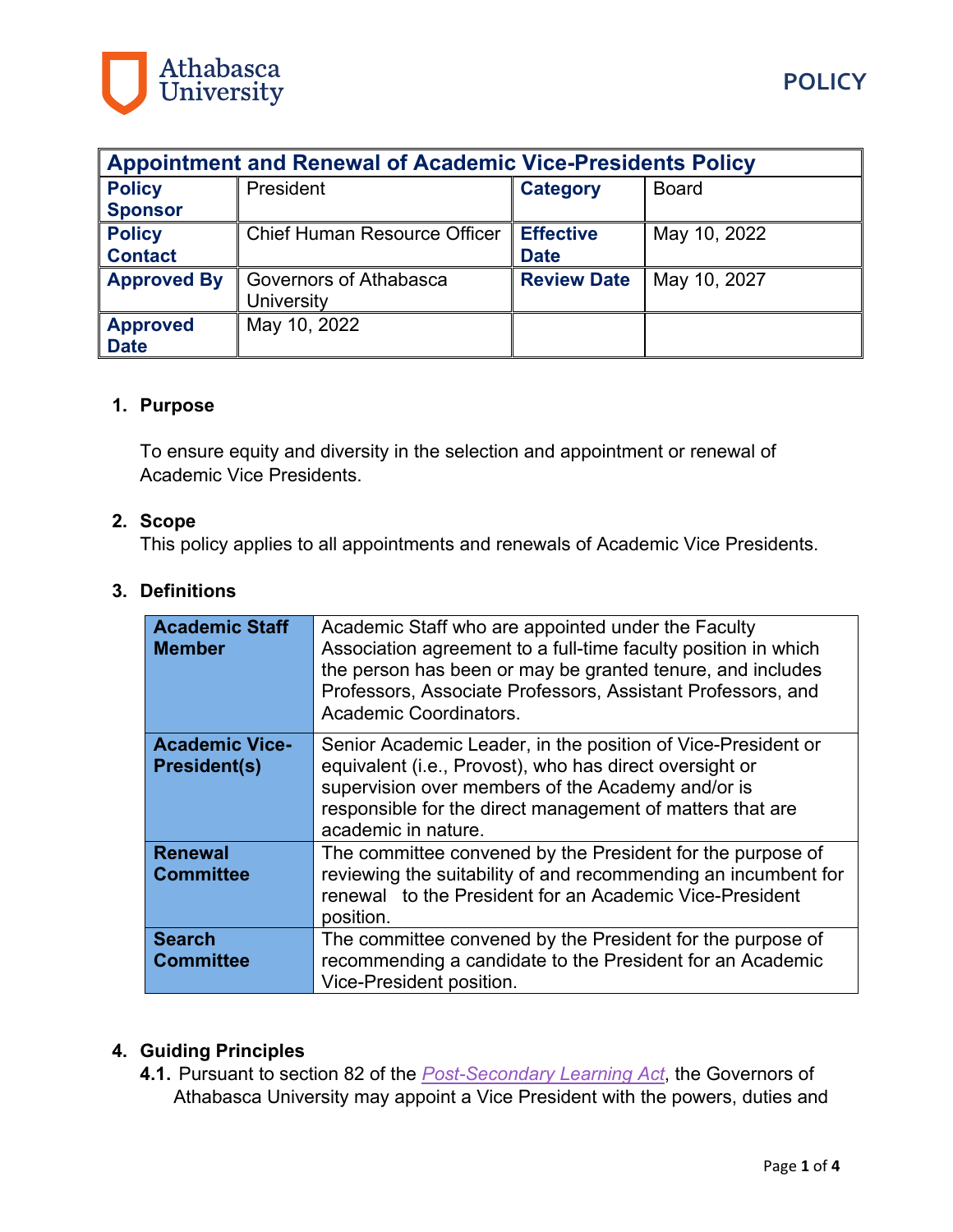

**POLICY**

functions recommended by the President of Athabasca University (University). The appointment of a Vice-President will be made by the Board on the recommendation of the President, as the Chair of the Search Committee.

- **4.2.**This Policy does not apply to interim appointments.
- **4.3.**The selection and appointment of an Academic Vice-President shall be a closed process.
- **4.4.** The recruitment of Academic Vice-Presidents will normally be international in scope.
- **4.5.** When the President receives notice that an Academic Vice-President position is vacant or will become vacant, the President will advise the Board of the vacancy and convene the Search Committee as outlined in the Appointment and Renewal of an Academic Vice President Procedures.
- **4.6.** Under normal circumstances the terms of Academic Vice-Presidents will be staggered to support business continuity.
- **4.7.**The term of office of an Academic Vice-President will not normally exceed five (5) years. The appointment may be renewed for a subsequent five (5)year term as outlined in the Appointment or Renewal of Academic Vice-Presidents Procedures.
- **4.8.**It is the responsibility of the President to ensure that this Policy and the related Procedures are complied with.
- **4.9.**It is the responsibility of each individual member of a Search Committee for the Appointment of an Academic Vice-President or of a Renewal Committee of an Academic Vice-President to maintain in the strictest of confidences, any and all information received during the course of the work on these Committees, including all deliberations of the Committees which shall also remain confidential into perpetuity. All members of these Committees shall sign a confidentiality agreement. Any member of these Committees who breaches confidentiality in any way will be subject to sanctions up to including dismissal from the Committees and, if employed by the University, up to and including dismissal from employment with the University.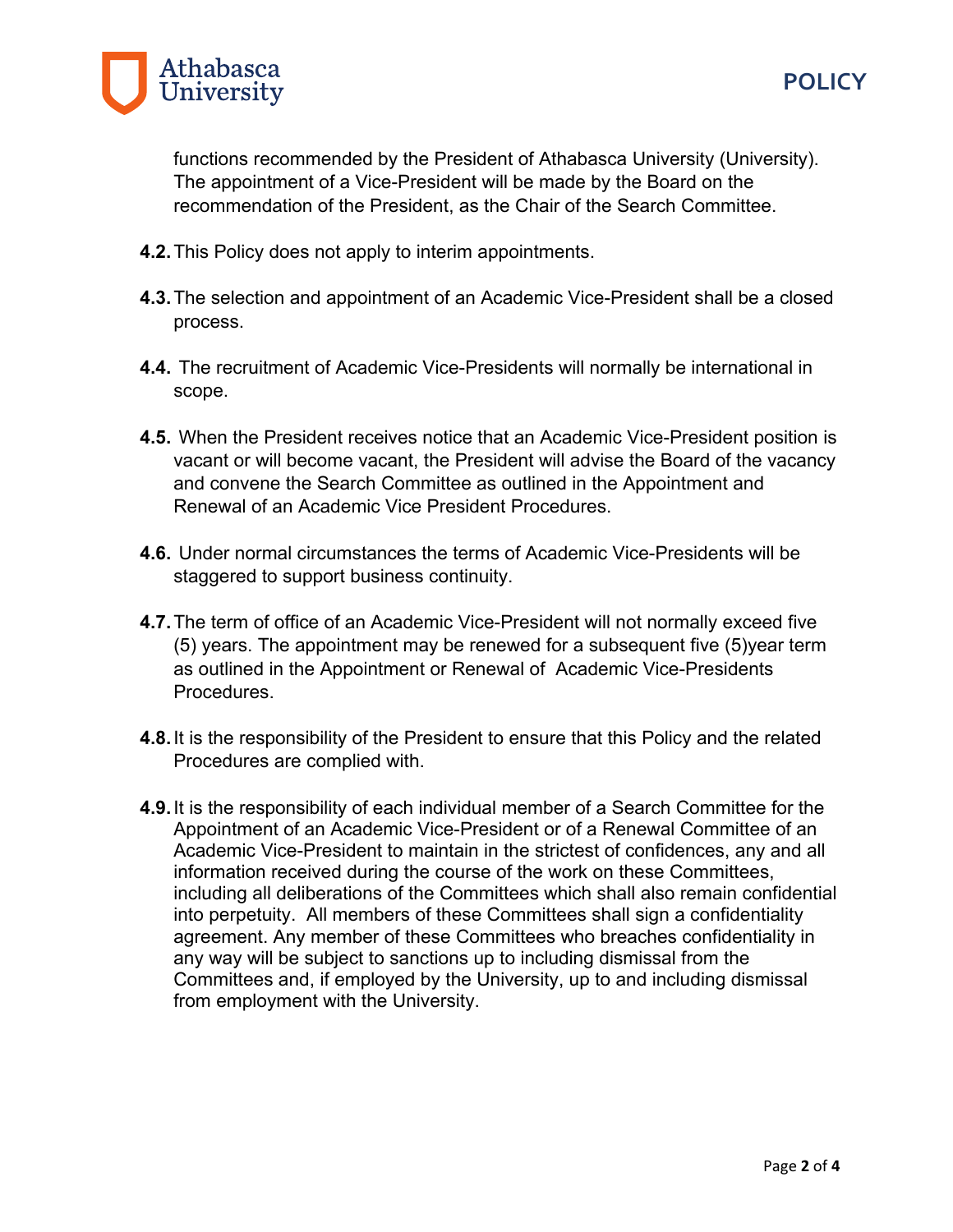



### **Search Committee for the Appointment of Academic Vice-Presidents.**

- **4.10.** The Search Committee for the appointment of Academic Vice-Presidents (Search Committee) will be constituted as follows:
	- a) The President (Chair)
	- b) Up to two (2) public members of the Board appointed by the Board Chair in consultation with the President
	- c) 1 member of Executive Team appointed by the President
	- d) Four (4) full-time Academic Staff Members, one elected by each of the Faculty of Business, the Faculty of Health Disciplines, the Faculty of Humanities & Social Sciences and the Faculty of Science & **Technology**
	- e) One (1) Dean elected by the Deans
	- f) One (1) student member nominated by the council representing the Athabasca University Student Union (AUSU)
	- g) One (1) student member nominated by the council representing the Athabasca University Graduate Student Association (AUGSA)
	- h) Up to two (2) additional representatives should the President determine that they will be important to the selection of the Vice President
	- i) Chief Human Resources Officer (non-voting)
	- j) Representative(s) from recruitment firm (non-voting)
- **4.11.** A recruitment firm will normally be retained to assist the Search Committee with the search for candidates.

#### **Renewal Committee of Academic Vice-Presidents**

- **4.12.** The Renewal Committee of an Academic Vice-President (Renewal Committee) will be constituted as follows:
	- a) the President (Chair)
	- b) Up to two (2) public members of the Board appointed by the Board Chair in consultation with the President
	- c) 1 member of Executive Team appointed by the President
	- d) Four (4) full-time Academic Staff Members, one elected by each of the Facultyof Business, the Faculty of Health Disciplines, the Faculty of Humanities & Social Sciences and the Faculty of Science & **Technology**
	- e) One (1) Dean elected by the Deans
	- f) One (1) student member nominated by the council representing AUSU
	- g) One (1) student member nominated by the council representing AUGSA
	- h) Up to two (2) additional representatives should the President determine that they will be important to the selection of the Vice President
	- i) the Chief Human Resources Officer (non-voting)